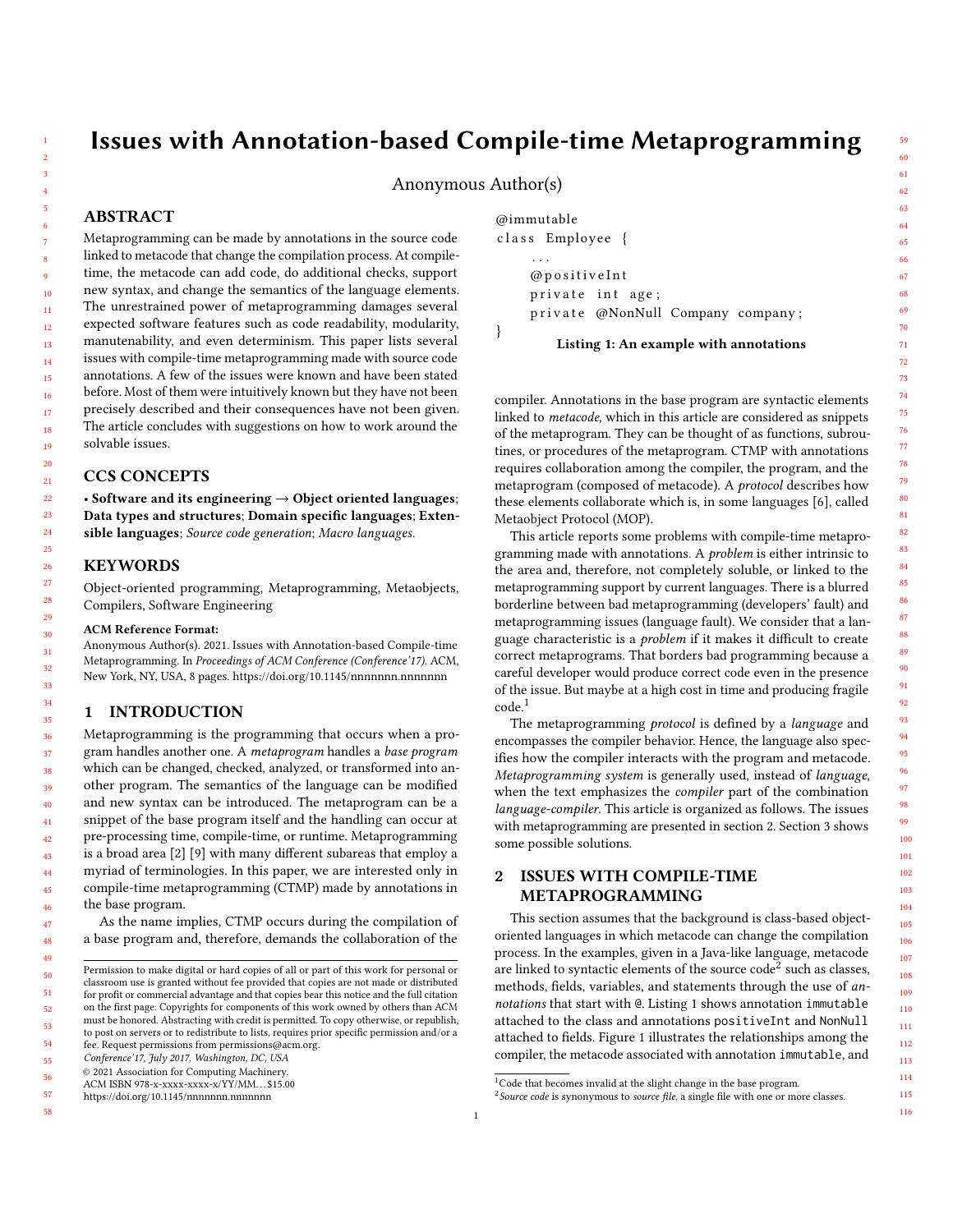<span id="page-1-0"></span>

Figure 1: Relations between an annotation, its metacode, and the compiler

<span id="page-1-1"></span>

Figure 2: File A changes files A and B

the source code. The metacode for immutable is called by the compiler when it finds the annotation. The metacode can call methods of compiler objects. The list of issues with CTMP follows.

Mess With Others A metacode associated with a source file changes another source file, which is called obliviousness [\[1\]](#page-7-4). An example is shown in Figure [2](#page-1-1) in which annotation relation is attached to class Employee. This annotation is linked to a metacode that, at compile-time, adds fields and methods to both classes Employee and Company to implement a many-one relation between them.

From now on, we will use the annotation name as the metacode name. Class Employee is in file A and Company in file B. Hence, a metacode linked to file A changes another file, B. That breaks modularity because, to understand a source file, the developer has to understand potentially all source files in the program. It is not enough to read the documentation of class Company and its source code to know which methods it supplies.

A light version of this problem happens even inside a class because a metacode associated with a method could change another

<span id="page-1-2"></span>

| @toJSON(Employee, Company) |                                                |  |  |  |  |  |  |
|----------------------------|------------------------------------------------|--|--|--|--|--|--|
|                            | class JSONMaster $\{ / * \text{ empty } */ \}$ |  |  |  |  |  |  |

Listing 2: toJSON generates methods like **employeeToJSON** for converting an **Employee** object into JSON code

method; add statements to it, for example. Non-local changes like those described make it hard to understand the code.

WhoDependsOnWho The compiler of an object-oriented language typically builds a class dependence graph representing the relations between its classes. To make the explanation simpler, suppose there is a one-to-one correspondence between source files and classes. In this graph, vertices are classes and there is an edge from R to S if S has to be recompiled whenever R changes. This is the case if S inherits from R or declares a variable whose type is R.

Metacode have to be taken into account to build the class dependence graph. Whenever a metacode associated with class S uses information about class R, there should be an edge from R to S. This cannot be done if metacode acts in the compiler data structures directly, as when an AST node is passed to a metacode function or method. The handling of the AST node by the metacode is unknown to the compiler and, therefore, it cannot build a class dependence graph based on it. An example will be described using the code of Listing [2.](#page-1-2) The metaobject associated with annotation toJSON, attached to the JSONMaster class, creates at compile-time a method for each of the annotation parameters, which must be class names. For the first parameter, the method created is

String employeeToJSON(Employee obj) { ... }

The metaobject uses the fields of Employee to generate the method code. Information on the fields is usually got from the AST of the class. After passing the Employee AST to metaobject toJSON, the compiler generally does not know which AST methods were called. Hence, the metaobject uses information on this class without the knowledge of the compiler and there will be no edge from Employee to JSONMaster in the class dependence graph. The consequences are that, if the former class is changed, the latter will be outdated.

KnowsFriendsSecrets A metacode associated with a class S may generate code or do checks based on private information of class R as its list of fields, its list of private methods, or even statements of its methods. The use of private information from other source files destroys modularity because class S cannot be understood without the knowledge of private information of R. This issue with metaprogramming occurs with metaobject toJSON of Listing [2](#page-1-2) because JSONMaster uses fields of Employee, which may be private to the class. Knowing private information of objects at runtime, through runtime reflection, has its own problems. However, it is not as bad as having this knowledge at compile time because modularity is not destroyed.

Compiler-Interactions A metacode interacts with the compiler using low-level compiler data structures, like the AST, in several compilation phases. This approach has several drawbacks [\[17\]](#page-7-5):

(1) it demands a deep knowledge of the design and implementation of the compiler, which includes details of all the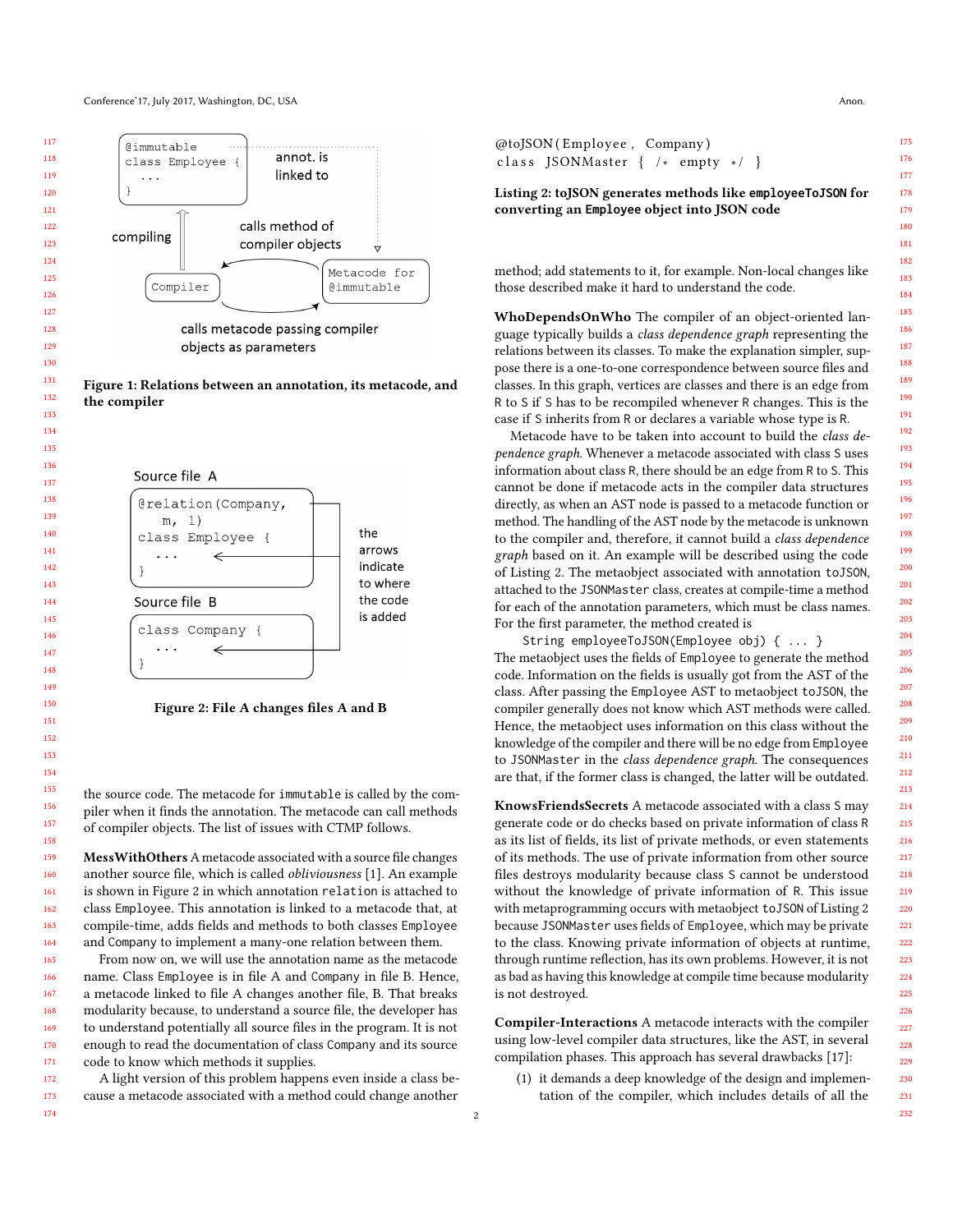compilation phases and the data structures used. The metacode may require complex AST transformations that should keep compiler invariants (often undocumented);

- (2) incorrect AST handling may crash the compiler or make it generate incorrect code;
- (3) metacode may bypass compiler checks causing the acceptance of flawed source code. That is, metacode may add code after the compiler does some checks that will never be done in the added code.

Moreover, metacode become tied to the compiler data structures. Changes to these data structures, like the AST classes, invalidate metaprograms.

This issue happens in languages supporting compiler plugins such as [\[18\]](#page-7-6), Java [\[12\]](#page-7-7), X10 [\[11\]](#page-7-8), Kotlin [\[8\]](#page-7-9), TypeScript [\[23\]](#page-7-10), and Rust [\[15\]](#page-7-11). A compiler plugin is composed of metacode called in specific phases of the compilation that interact with the compiler low-level structures. An example of this interaction is that, using the Java plugin, the metacode can set the body of a method (its set of statements) to null, crashing the compiler. The developer has to deeply know the compiler to design the metacode because there is no simplified API for compiler plugins, the whole compiler is offered.

The problems cited above happen with any badly designed API and, therefore, one could argue that they are not issues with metaprogramming per si but with many implementations of it. This is correct for many of the issues cited in this paper and clearly visible in Compiler-Interactions. The reason is that, if a problem has a solution (however expensive to implement it is) then it is not related to metaprogramming but to a specific implementation. But this is the usual way of referencing problems in the literature, they are problems only with our current technology.

WhoDidWhat A metacode that handles the compiler data structures directly leaves no traces of its activities. Therefore, if a metacode generates invalid code, detected in later compilation phases, the compiler will issue an error. But it will be unable to point out the metacode that generated the invalid code.

As an example, suppose a Java compiler plugin linked to annotation getset inserts a code, before semantic analysis, with a semantic error:

void getAge() { return age; }

This is done by changing the compiler data structures directly and, therefore, the compiler is unaware of it. The semantic error will be later detected but there will be no indication of which plugin caused the error. Even identifying the plugin is not enough because the source code may have several annotations, like getset, linked to the same plugin. A clear error message should also point out the annotation that caused the problem.

#### **OrderMatters**

If a class has many metacode associated with it, they can be called in an order that is not clear to the metaprogrammer [\[13\]](#page-7-12) or they may be called in an order that prevents them from producing correct code or doing the intended checks.

An example of this issue is given using language Xtend [\[24\]](#page-7-13). Metacode are linked to active annotations and are processed in the order the annotations appear in each source file. Hence, if a source

file uses annotatations reqrLog, addLog, reqrLog, addLog, in this textual order, the compiler will call the metacode associated to reqrLog first (two times) and then the metacode for addLog (two times).<sup>[3](#page-2-0)</sup> This dependence of metacode call from textual order can introduce errors.

```
class Zero \{ String log; \}\textcircled{a} addLog class First { }
@reqrLog class Second { String log; }
\textcircled{a}ddLog \textcircled{a}reqrLog class Third { }
```
Assume that the active annotation @reqrLog requires that the class it is attached to has a field called log. In this example, reqrLog is attached to class Second that does have a log field. The active annotation should issue a compilation error for class Third because there is no such field. However, it does not because the addLog annotation adds to its attached class a log field.

Since Xtend calls the metacode based on the textual order of annotations, there will be no error because the metacode for addLog is called first and add a log field to both First and Third. Only after that the metacode for reqrLog is called and checks if Second and Third have such a field. Suppose now the above code is changed by the addition of annotation reqrLog to class Zero:

```
1 @reqrLog class Zero { String log; }
2 @addLog class First { }
3 @reqrLog class Second { String log; }
4 @addLog @reqrLog class Third { }
```
Now the metacode linked to reqrLog is run first for classes Zero, Second, and Third. Only after that the compiler calls the metacode for addLog. The metacode linked to reqrLog will issue an error in class Second because no log field will be found. We conclude that, in Xtend, the introduction or removal of an annotation in one place can affect the order the metacode will be called in another place.

There are two subproblems of OrderMatters. One is DifferentViews: different metacode may have different views of the base program. An example, cited by Palmer and Smith [\[13\]](#page-7-12), considers a metacode A that adds to a class X a field for every class in the same source file. The field name is the class name in lower-case (y for Y). Initially, there is only class X in the file but a metacode B adds another class Y. If A is run before B, metacode A adds only field x to class X. If it is run after B, it adds fields x and y. If the semantics of metacode A is "adds a field to X for every class in the final source file, after all code addition made by metacode", then metacode A should be the last one to run. But many languages with support to metaprogramming cannot guarantee that.

In the above example, the metacode called afterward can view the changes caused by the metacode called previously. This is a problem because the calling order may not be clear and also because a change in the metacode textual order in a source file may change the calling order (as in the Xtend example). The developer does not expect that such subtle changes cause drastic code modifications.

Other subproblem of OrderMatters is InvalidateChecks. A metacode checks the program that is later changed by another metacode, invalidating the check. For example, metacode CompanyStyle

<span id="page-2-0"></span><sup>&</sup>lt;sup>3</sup>See the discussion group, https://groups.google.com/forum/#!topic/xtendlang/\_RTAYBSTLMU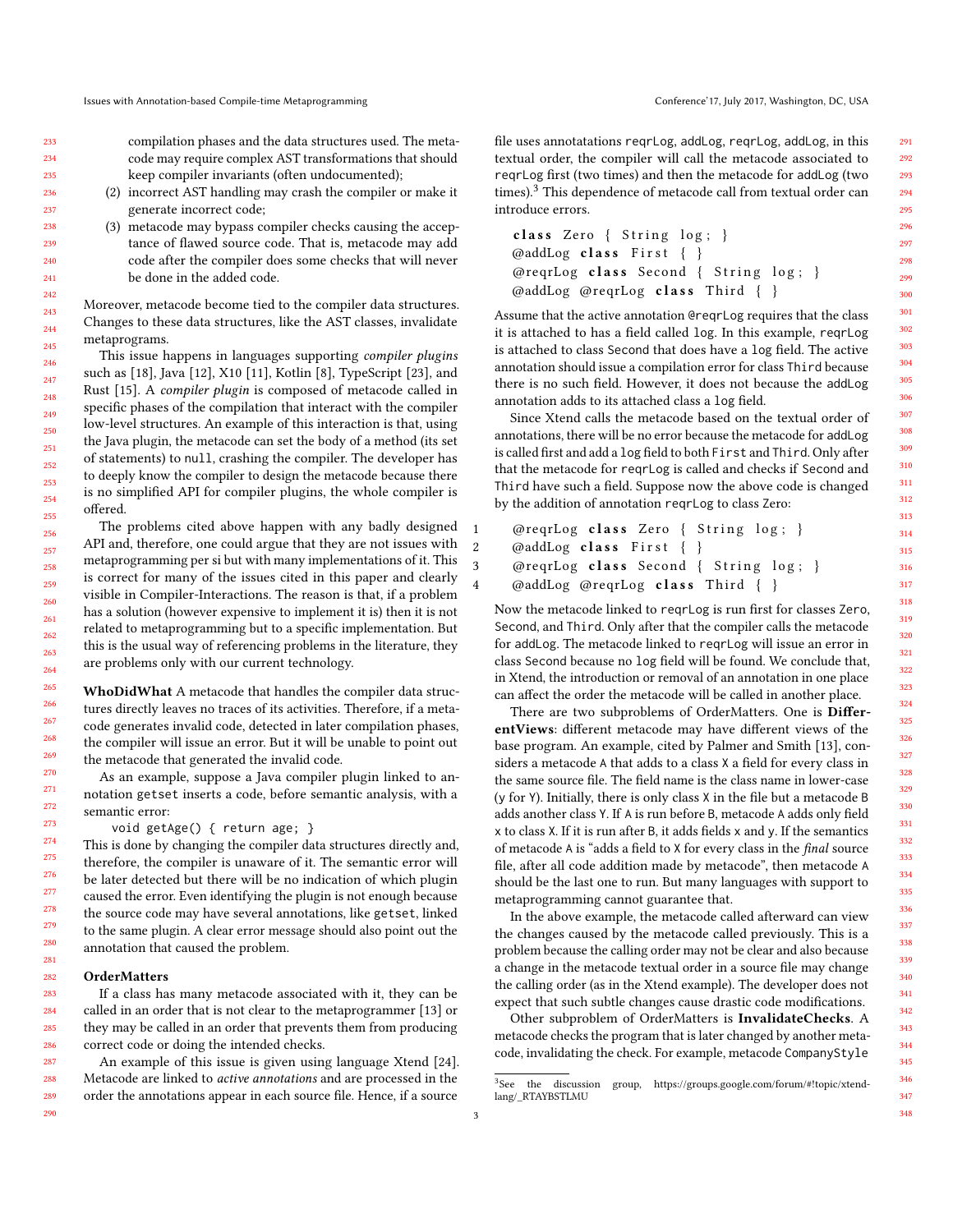<span id="page-3-0"></span>

| step 0 (original source code)      |  |  |  |  |  |  |
|------------------------------------|--|--|--|--|--|--|
| @addFieldName int age;             |  |  |  |  |  |  |
| step 1 (metacode adds ageName)     |  |  |  |  |  |  |
| @addFieldName int age;             |  |  |  |  |  |  |
| @addFieldName int ageName;         |  |  |  |  |  |  |
| step 2 (metacode adds ageNameName) |  |  |  |  |  |  |
| @addFieldName int age;             |  |  |  |  |  |  |
| @addFieldName int ageName;         |  |  |  |  |  |  |
|                                    |  |  |  |  |  |  |
| @addFieldName int ageNameName;     |  |  |  |  |  |  |
| // till the end of time            |  |  |  |  |  |  |

## Figure 3: Metacode produces metacode indefinitely. The dashed rectangle was produced by previous annotation

issues a compilation error if any class field uses underscore in its name. Metacode AddColor, run after CompanyStyle, introduces a field color\_name. The check made by CompanyStyle is invalidated.

InfiniteMetaLoop Metacode may generate annotations added to the source code, which in turn may generate metacode and so on, creating an infinite loop. An example is shown in Figure [3.](#page-3-0) In a step 0, the compiler calls the metacode associated with annotation addFieldName attached to field age. The resulting code is in the rectangle of step 1 with the newly added code shown in the dashed rectangle, which is another field ageName. This new field is also attached to an annotation addFieldName. The compiler then calls the metacode associated with the annotation for ageName producing the code in the dashed rectangle of step 2, and so on. The problem here is that the compiler will never end its execution.

#### Nontermination

Metacode are called by the compiler. Therefore, if a metacode does not finish its computation, the compiler does not finish either. This is different from InfiniteMetaLoop because the cause of the nontermination is in the metacode itself, not in the code it generates.

Nondeterminism Metacode are not limited to interact with the source code or the compiler. They can interact with the file system, the network, and other running programs. That means metacode may be nondeterministic. As an example, the metacode associated with annotation addFileHere adds the content of a file to class Company.

@addFileHere ("fieldsAndMethods.txt")

class Company  $\{ \ldots \}$ 

399 400 401 402 Different compilations may have different versions of class Company even if the source code of the whole program did not change. This may be what is intended. But it is nondeterministic anyway and, therefore, confusing to the developers.

403 404 405 406 The compilation order of the source files of an object-oriented program is given by its class dependence graph introduced in the issue WhoDependsOnWho. Any topological ordering of this graph

<span id="page-3-1"></span>

Figure 4: Two graphs: one showing metacode generation and the other showing which metacode uses information produced or changed by others

is a valid compilation order (there may more than one of them). Hence, the ordering is generally not unique and the compiler may choose different orders in different builds. This can be caused by the introduction of new files or changes in the last-modified date of source and binary files. The consequences are that the metacode may behave differently in two different builds. Let us show an example.

Class Worker has an annotation whose metacode adds methods to the class based on public methods of class WorkContract. Class Company has a similar annotation. Suppose that the classes are compiled, in two different builds, in two different topological orders:

build 1: Worker WorkContract Company

build 2: Company WorkContract Worker

If a metaobject adds methods to WorkContract, only Company will view these new methods in build 1 and only Worker will view them in build 2.

#### **NoContracts**

A metacode may demand specific features from the base code it is attached to and vice-versa [\[10\]](#page-7-14). For example, the metacode may demand the base class T declares a method for comparing two T objects. And the base code may demand that the metacode adds to the class a method sort (built with the comparison method). In this example, if either the base program or the metacode does not fulfill its part of the agreement, there will be a compilation error. But the compiler error message will not tell the developer that there was an agreement and which part has not fulfilled it. Errors may appear only in the final version of the source code which is a mix of base code with that added by metacode. To discover the errors, the developer has to examine the source file and scrutinize code generated by metacode, which exposes their implementation details.

A subproblem of NoContracts is NoGeneratedCodeGuarantees, which may happen because metacode can generate arbitrary code which may not match the metacode documentation. That means the generated code: (a) does not do what is intended; (b) does not compile; or (c) is malicious.

## UnintendedCaptureId

This issue happens when metacode generates code that uses identifiers already in use in the environment where the code is inserted. Their semantics is equaled by accident. An example in Lisp, cited by Duba et al. [\[7\]](#page-7-15), is the macro

(or e1 e2)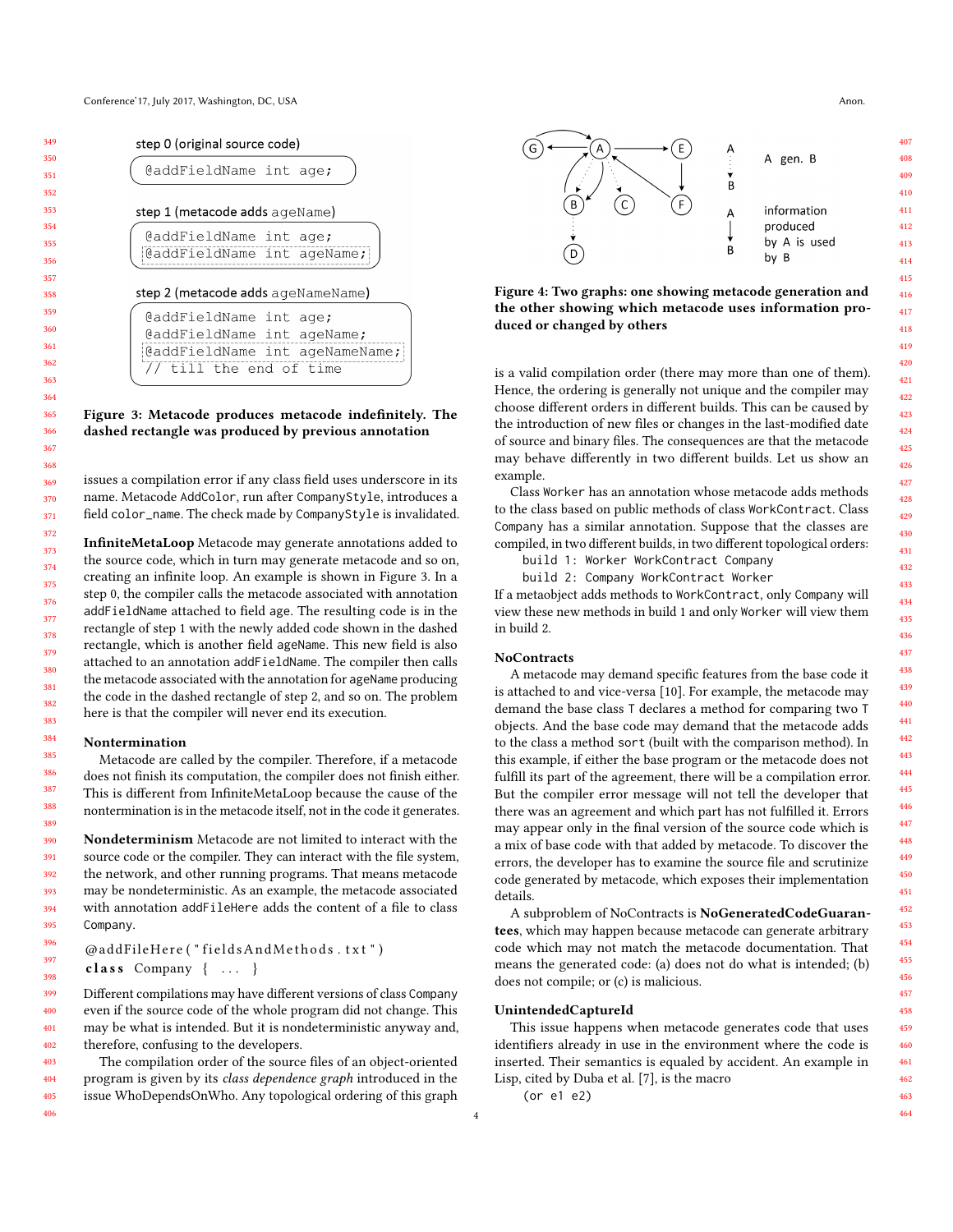| 465 | which should be expanded to                          |
|-----|------------------------------------------------------|
| 466 | (let $v$ el (if $v$ $v$ e2))                         |
| 467 | The expansion of                                     |
| 468 | (or $nil$ $v)$                                       |
| 469 | results in                                           |
| 470 | $(\text{let } v \text{ nil } (\text{if } v \vee v))$ |
| 471 | The last y in this expression was sur                |

472 473 474

The last v in this expression was supposed to be different from the other occurrences of v (which are part of the macro definition). This problem is solved by renaming identifiers. When the metacode is a Lisp-like macro, this is called macro hygiene.

475 476 477 478 479 480 481 482 483 484 485 486 487 488 489 CircularDependency To explain this problem, we use two graphs whose vertices are metacode. A code generation graph (CGG) is a tree and there is a directed edge from A to B if metacode A generates code containing an embedded annotation linked to metacode B. Therefore, if there is an edge from A to B, the compiler runs metacode A that generates the annotation associated with B and, then, the compiler runs metacode B. In a dependence graph (DG), there is a directed edge from A to B if base-program information produced or changed by metacode A is used by metacode B. This information is *any property* of the base program such as the number of class fields, the superclass, or the presence or absence of a given method. An example of both the code generation and dependence graphs is shown in [Figure 4.](#page-3-1) The CGG is obviously a tree and uses dashed edges. The edges of DC are continuous lines.

490 491 492 493 494 495 496 497 498 499 Problem CircularDependency happens when DG has a cycle. This is a problem because the compiler has to choose a metacode in a cycle to be the first to be run (of course, obeying first the CGG). Using the cycle A-E-F of [Figure 4,](#page-3-1) suppose the compiler chooses metacode E to run first and then A and F. Metacode E generates code or does checks based on information that will be later changed when the compiler runs metacode A. The CircularDependency problem is an extended version of OrderMatters that is not solved by changes in the annotation order in the source code or an adequate choice of metacode execution order.

We will give an example of this problem with two annotations, rr and ss.

```
class P
     @rr
     @ss
}
The metacode associated with annotation rr generates a field
numFields initialized with the number of class fields (the origi-
nal number of fields plus one because numFields is added too). The
resulting code is
```
class P { @rr @ss int numFields =  $1$ ;

Now the compiler calls the metacode associated with annotation ss that generates the declaration of field fieldCount initialized with the number of fields of P, which is now 2. The resulting code is

class P {

}

520 521 522

@rr @ss  $int numFields = 1;$ int field Count =  $2$ ;

This is wrong because the number of fields of P, in the final code, is 2 and, therefore, both fields should be initialized with 2. The problem here is that the metacode associated with rr and ss depend on the information, the number of fields, changed by both.

The circular dependence occurs even when the rr metacode generates the ss annotation:



This kind of dependence is illustrated by vertices A and B of [Figure 4.](#page-3-1) Metacode A generates B and both depend on information generated or changed by each other.

#### WeakLinkAnnotMetacode

}

The language may not enforce a direct link between annotations in the program and the metacode. The developer does not know who metacode will be called for a given annotation in the source code. In Java [\[3\]](#page-7-16), annotation processors (AP) are passed in the compiler command line. They can do checks in the program. Each annotation in the program is passed to each AP. If the processing method of one AP returns false, the annotation is passed to the next annotation processor. Therefore there is not a hard link between annotations and APs, making it difficult to associate semantics to an annotation.

### AfterCompilation

Compile-time metaprogramming happens at compile-time but some later processing may be necessary. How to do this? This problem is presented with an example. A positive annotation is attached to a method and takes a single parameter which should be an int parameter to the method. The metacode assures that the real argument is greater or equal to zero.

```
class Person {
  @ p o si ti v e ( age )
  public void setAge(int age) { ... }
   . . .
}
```
The metacode may have two possible semantics. In semantics (A), the metacode inserts an if statement into setAge for assuring that age  $\geq 0$ . This semantics does not demand any actions by the metacode after compilation because all it has to do is made at compile-time.

In semantics (B), annotation positive demands that only real arguments that are provable  $>= 0$  at compile-time are legal to setAge. Suppose Person is compiled and put in a package L. Another source code U imports L, declares a variable of Person and sends a message setAge(n) to it. When the compiler finds this message passing, it has to call the metacode associated with positive that will analyze the AST of the callee method to discover if n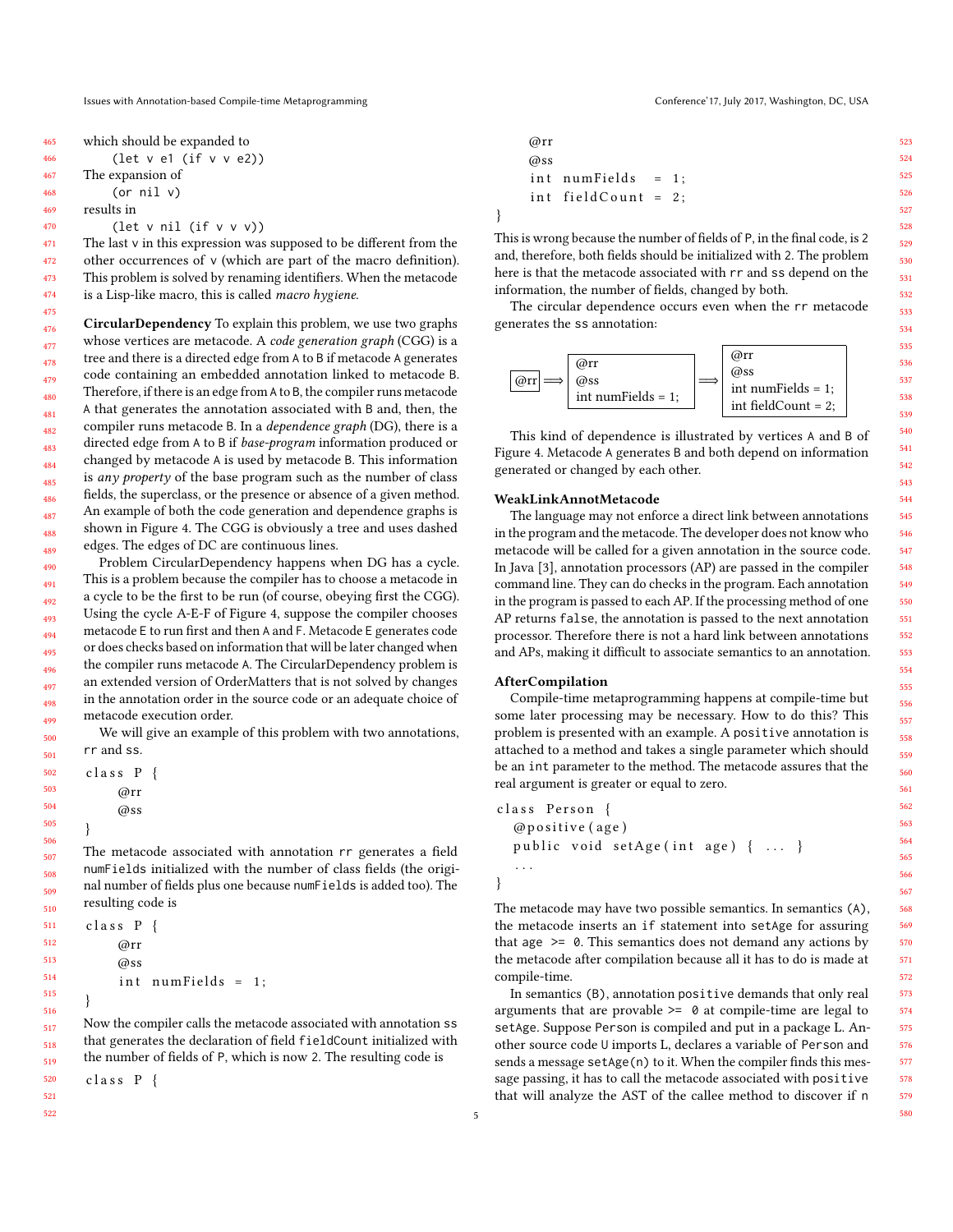$>= 0$ . We will say that "file U activates the metacode"; that is, the metacode is called in the environment of source file U because the semantics of its associated annotation demands that.

Assume that there is only one class per source file. We will define two terms: Src(Person) is the source file in which Person is and Act(Person) is a list of files that activate metacode associated with Person annotations. Usually this list has one file, which is Src(Person) itself. In the example and using semantics (B), there is at least one more file U in Act(Person). U is the source file that imported package L with class Person.

Based on the above example, we can now define the AfterCompilation issue as a list of related problems:

- (1) if the compiler generates native code, how to add the metacode to binary files and how the linker deals with them?
- (2) the metacode may need information of both Src(Person) and a file  $U \neq$  Person. In the example, the metacode needs to check that the annotation parameter age is a formal parameter of method setAge, which is made at compiletime of Person. At a later time, after Person was compiled, the metacode needs to check that the real argument to the method is provable >= 0. These two activation times need two environments for metacode execution;
- (3) how to interoperate two programming languages one of which supports annotations like positive that demands actions after the compilation time of the source file it is in?

#### ToolsDoNotKnowMeta

Tools that handle source code such as static analyzers and Integrate Development Environments (IDE) have to know about the metacode. Otherwise, they cannot work correctly. As an example, suppose a class declares a private field that is attached to an annotation that will create get and set methods for it. If the field is not used anywhere in the class, a static analyzer may point out that the field can be removed.

To know all of the possible consequences of the annotations used by a source code, a tool has to know everything about the metacode associated with the annotations. This is only possible if the metacode are run. But when they run, they can interact with compiler data structures such as the code AST. Since the set of metacode is not fixed, tools cannot discover metacode behavior. For that, they should be a superset of the compiler. This is the ToolsDoNotKnowMeta issue.

The original cause of this problem is that metacode change the language and, for each code with annotations, the developer is effectively using a different language that is unknown to the tools.

#### DeepUnexpectedChanges

638

628 629 630 631 632 633 634 635 636 637 Any sufficiently powerful metaprogramming system permits deep changes in the program by the metaprogram. For example, the metaprogram can modify the language semantics (as the meaning of message passings), remove methods and fields, alter the superclass of a class, remove implemented interfaces, remove method statements, add or remove method parameters, change method return type, and rename classes, fields, or methods. Profound changes make code unreadable. The developer has to know the meaning of every metacode in a source file before assuring very basic facts about that code. Therefore, the developer cannot be sure that a

method that is in the source code does exist in the final code (the code produced after all changes made by the metacode). She or he cannot be sure a message passing obeys the expected semantics.

If incorrectly used, a powerful metaprogramming system can make the code very difficult to understand. However, it can also make the language support important features as is the case with CLOS [\[6\]](#page-7-3), created to simulate several Lisp dialects.

## <span id="page-5-0"></span>3 POSSIBLE SOLUTIONS

This section discusses some possible solutions to the problems presented previously.

MessWithOthers. Figure [1](#page-1-0) shows the interactions between annotations, metacode, and the compiler. To prevent MessWithOthers, the objects passed from the compiler to the metacode should only allow the latter to change the source code where the annotation is. Therefore, the compiler cannot pass to the metacode an object of its AST that gives access to AST objects of an external source file and allows the changing of it. But, to prevent this issue, the compiler should either never supply AST objects to metacode (too drastic!) or define alternative AST classes (another AST only for metacode). These other AST classes should not allow changes in external source files either because they supply a restricted view of external files or they check who is asking for the changes in the AST (if it is an external file, issue an error). This problem happens with OpenJava [\[21\]](#page-7-17) [\[20\]](#page-7-18) and languages supporting compiler plugins: Scala, Java, X10, Kotlin, TypeScript, and Rust. CLOS and OpenC++ supports metaclasses and a metaclass can only change the class that is its object. In BSJ [\[13\]](#page-7-12), a security mechanism prevents non-local changes.

WhoDependsOnWho Any powerful metaprogramming system demands that code information flows from the compiler to the metacode and, therefore, has this problem. The only solution is to track every call to methods of the compiler objects made inside the metacode. If the call introduces a dependence from a source file R to S, the compiler-object method has to register that in the class dependence graph (CDG) kept by the compiler. As an example, the metacode associated with S calls a compiler-object method that gives the names of public methods of a class in R. Therefore, there should be an edge in the CDG from R to S. This problem happens with all languages cited in this paper except OpenC++. In this language, a class has no information on other classes.

KnowsFriendsSecrets The compiler objects passed to the metacode should never allow the leaking of private information from other source files. The solution to this problem is, therefore, similar to the solution to MessWithOthers. All languages that support a compiler plugin have this issue. OpenC++ does not because it limits the visibility to the class the metaclass is linked to.

Compiler-Interactions The object the compiler passes to the metacode should be carefully designed to prevent this issue. Therefore, the objects may be read-only or, if they are not, their methods should do checks to prevent any incorrect operation that can damage the compiler. The metacode could, instead of changing the compiler objects directly, ask the compiler to do the changes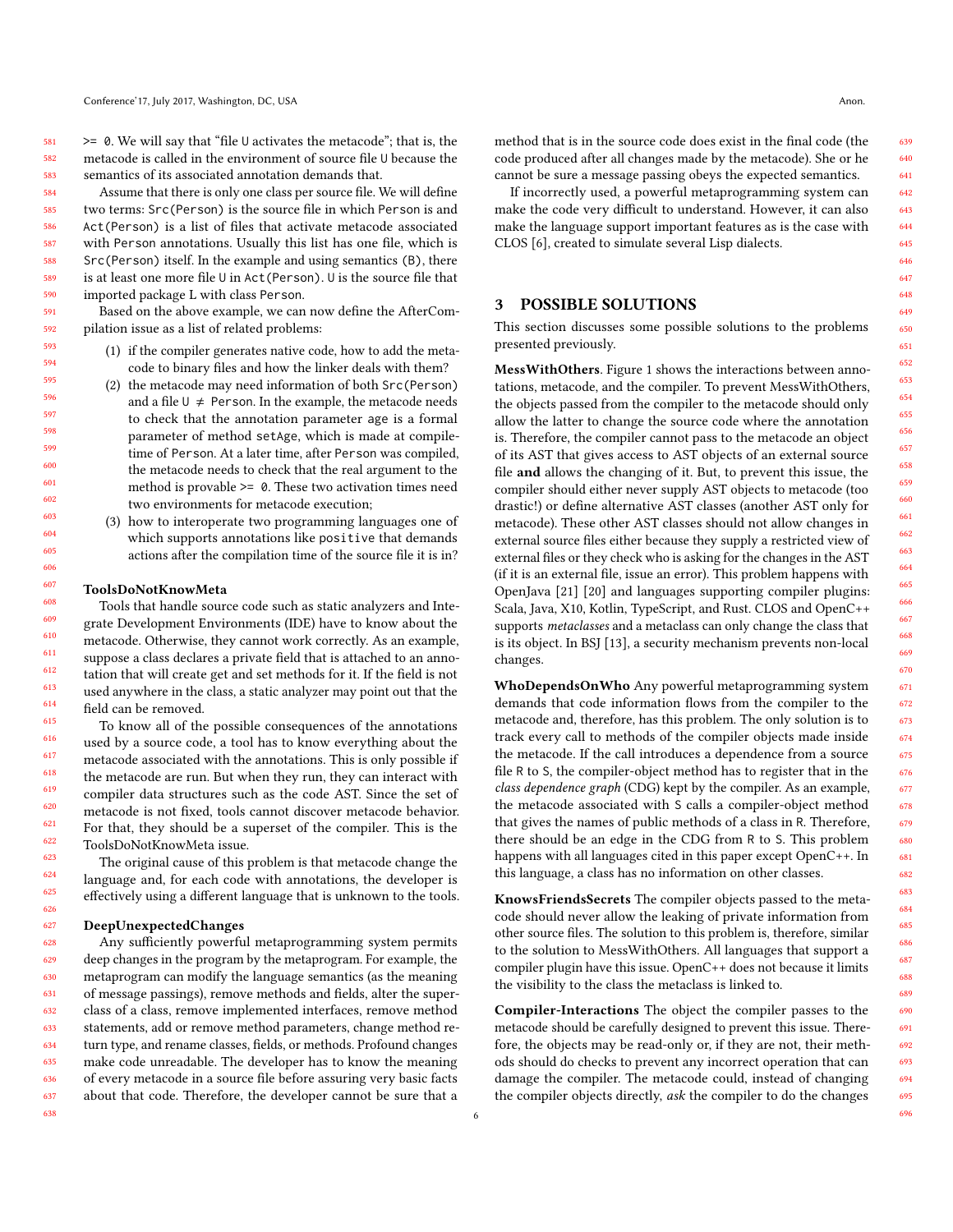through a Domain Specific Language (DSL). All languages with compiler plugins have this problem.

WhoDidWhat The compiler has to associate every metaobject with the changes it does in the program, as is done by the language Converge [\[22\]](#page-7-19). That can be done by several mechanisms: (a) the metacode ask the compiler to do code changes (they do not have the power of changing the code themselves);<sup>[4](#page-6-0)</sup> and (b) the methods of the compiler objects track and register which metacode called every method that changed the code.

The compiler of the language Converge [\[22\]](#page-7-19) tracks of who generates which code. Therefore, this issue is solved in this language. Converge generates bytecodes and each of them knows who produced it, which can be used even for runtime error messages. An AST object can be associated with more than one metacode that handled it. Therefore, the compiler error messages can point out all metacode that possibly caused an error.

OrderMatters The calling metacode order should be fixed and any changes to the code should only be visible in the next compilation phase. This guarantees that metacode called in the same compilation phase view the same source code and, therefore, their calling order is not important. All languages that allow handling of the AST, as the languages with compiler plugins, have this problem. After a metacode changes an AST object, all metacode view the changed object.

InfiniteMetaLoop This problem happens when the metaobject associated with annotation  $m_i$  generates code with annotation  $m_{i+1}$ for  $i = 0, 1, \dots$  The compiler can limit the maximum number of nestings to a finite number. This problem occurs with any language that, after compiling the code generated by metacode, processes any introduced annotation. The articles and websites about the languages cited in this text do not allow us to conclude which languages have this problem.

Nontermination The compiler calls the metacode in a separate process and kills it if it does not finish after some milliseconds. No language cited in this paper solves this problem. However, there are metaprogramming languages that do [\[16\]](#page-7-20) as SafeGen [\[5\]](#page-7-21), MorphJ [\[4\]](#page-7-22), and Meta-traits [\[14\]](#page-7-23).

Nondeterminism A total solution to this issue demands drastic measures: (a) the metacode is run in a container that prevents access to the external world (files, network); (b) all of the compiler objects passed as parameters to the metacode are read-only; and (c) Order-Matters is solved because it also introduces nondeterminism. To our knowledge, no annotation-based metaprogramming language solves this problem. Only very limited systems for metaprogramming like C++ templates [\[19\]](#page-7-24) are deterministic.

NoContracts Ideally, there should be a contract DSL to specify the agreements between the metacode and the base code. Even so, the DSL code cannot specify everything. In particular, it can specify only part of the semantic requirements because checking the semantics of a (meta) code is incomputable. Therefore, the subproblem NoGeneratedCodeGuarantees can only be partially solved. If there is no contract DSL, metacode can check by themselves at

least some of the demands they place on the base code. However, these demands would be more precisely described using a DSL code that is easily examined by the developer.

In its simplest form, the contract between the base code and the metacode could be just a Java-like interface, which is a set of method signature<sup>[5](#page-6-1)</sup> declarations. The metacode demands that the class it is used with declares the methods of an interface MM and the base code demands that the metacode generates the methods of an interface BB. This is very similar to the requirements a generic class in Java and C♯ may place on its real arguments that are types:

class MyList<T extends ISorteable> { ... } Here, ISorteable should be either implemented or inherited from the real argument type.

No language cited in this paper solves this issue. The metaprogramming language MTJ [\[14\]](#page-7-23) is not annotation-based but it provides the best approach to this problem. It uses a feature called traits which are Java-like interfaces.<sup>[6](#page-6-2)</sup> A trait has parameters and clauses requires and provides that specify the contract between the trait (which plays the role of an annotation) and the class that implements it (which plays the role of the source code the annotation is).

UnintendedCaptureId The compiler can supply to the metacode an object with a method for generating new variables that do not appear in the base code. However, the problem can continue if the metacode do not use this method. Another solution is to rename all of the free identifiers in the metacode generated code so they do not collide with the environment identifiers. If necessary, the metacode could ask for using some of the environment identifiers. No language cited in this paper automatically solves this issue.

CircularDependency This is an unsolvable problem in general because it is caused by intrinsic circularity in the system. However, each metacode may be aware of the code generated by other metacode and they can work together in search of an agreement. For example, in the first step all of the metacode that change a class may run and change the class. In a second step, each metacode may change the code it generated based on the modifications made by other metacode. That would continue in step 3, and so on till all of the metacode reach an agreement. Although the problem definition, by itself, does not allow a general solution, language BSJ partially solves this issue because it allows the developer to specify the execution order of the metacode. This forcibly eliminates circularity.

WeakLinkAnnotMetacode The language should specify how the annotations are linked to the metacode. For example, metacode are put in packages and, when the package is imported by a source file, the annotation names associated with the metacode can be used. Usually, this problem occurs in all languages supporting compiler plugins because, in these languages, the code that processes the annotations are put as options to the compiler.

AfterCompilation There is no general solution to this broad problem but some recommendations can decrease its dangerousness.

<span id="page-6-0"></span><sup>4</sup>This could be done with the DSL cited in Compiler-Interactions.

<span id="page-6-1"></span> $^5\mathrm{A}$  method signature specifies only the method name, parameter types, and return value type.

<span id="page-6-2"></span> ${}^{6}$ A Java interface defines a set of methods with or without body and it does not inherit from the top-level class, Object.